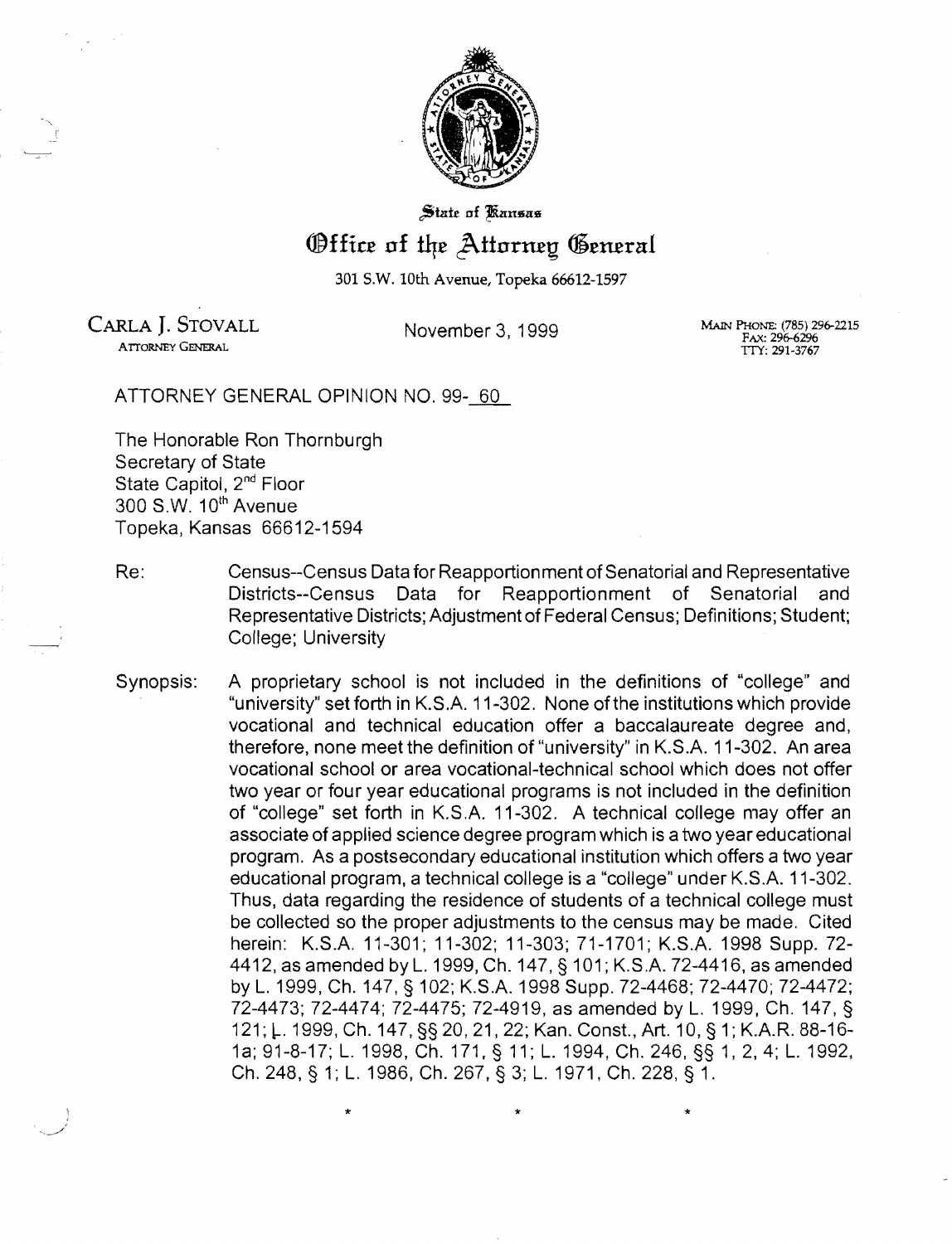Dear Secretary of State Thornburgh:

You request our opinion regarding adjustments which are to be made to the Federal census for the purpose of reapportioning the State senatorial and representative districts. Specifically, you ask whether data regarding the residence of students enrolled in proprietary schools and vocational-technical schools are to be obtained pursuant to K.S.A. 11-301 et seq. Your request involves reconsideration of Attorney General Opinion No. 89 119.

Section 1 of Article 10 of the Kansas Constitution states in part:

"At its regular session in 1992, and at its regular session every ten years thereafter, the legislature shall by law reapportion the state senatorial districts and representative districts on the basis of the population of the state as established by the most recent census of population taken and published by the United States bureau of the census. Senatorial and representative districts shall be reapportioned upon the basis of the population of the state adjusted: (1) To exclude nonresident military personnel stationed within the state and nonresident students attending colleges and universities within the state; and (2) to include military personnel stationed within the state who are residents of the state and students attending colleges and universities within the state who are residents of the state in the district of their permanent residence."

Pursuant to K.S.A. 11-301, the Secretary of State is obligated to "obtain data to make adjustments to each federal decennial census such that there is compliance with subsection (a) of section 1 of article 10 of the constitution of Kansas." Data regarding the residence of students enrolled in every public or private university and college are collected through forms provided by the Secretary of State and distributed by the public and private universities and colleges in the State.<sup>1</sup>

In Attorney General Opinion No. 89-119, it was determined that proprietary schools and vocational-technical schools were not included within the definition of "college" or "university" set forth in K.S.A. 11-302. The conclusion was based in part on definitions of "proprietary school"<sup>2</sup> and "vocational-technical school"<sup>3</sup> provided in Chapter 72 of the Kansas Statutes Annotated at the time the opinion was issued. The definitions indicated that the goal of proprietary schools and vocational-technical schools was to provide training, and that such institutions lacked the educational diversity associated with colleges and universities. Proprietary schools and vocational-technical schools, therefore, were not required to obtain information regarding the residence of students enrolled in proprietary schools and vocational-technical schools. The definitions of "college" and "university" set forth in K.S.A. 11-302 have remained unchanged. However, the statutes in Chapter 72

 $K.S.A.$  11-303.

<sup>&</sup>lt;sup>2</sup>See L. 1971, Ch. 228, § 1.

<sup>&</sup>lt;sup>3</sup>See L. 1986, Ch. 267, § 3.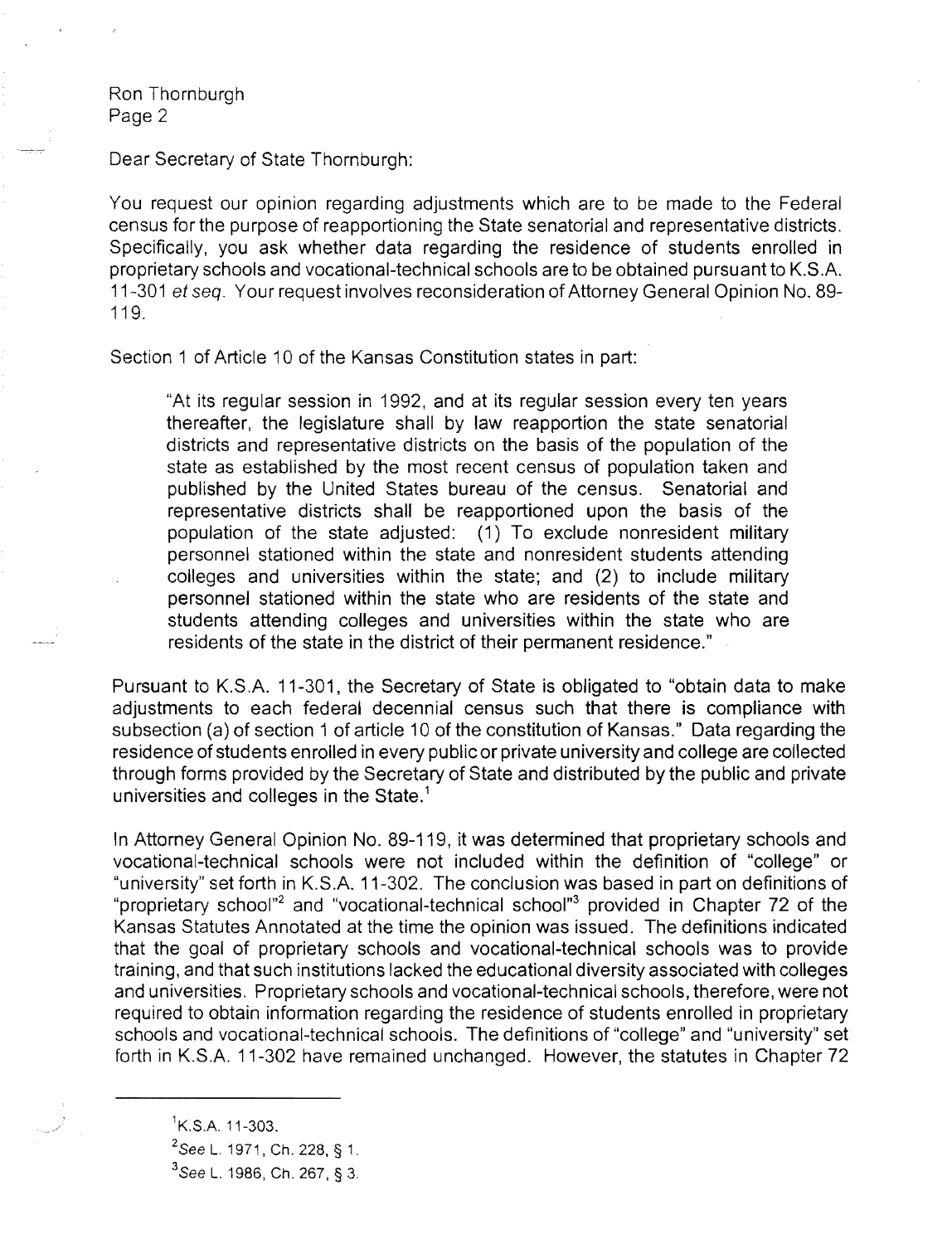which contain the definitions of "proprietary school" and "vocational-technical school" have been amended since issuance of Attorney General Opinion No. 89-119.

Definitions used for determining the residence or nonresidence of students attending colleges and universities within the State are set forth in K.S.A. 11-302. The statute states in part:

"(d) 'Student' means a person enrolled in classes of a university or college for a minimum of nine credit hours, or a person seeking an academic degree.

 $\overline{1}$   $\overline{1}$   $\overline{1}$   $\overline{1}$   $\overline{1}$ 

"(f) 'College' means a public or private postsecondary educational institution, including community colleges, which offers two year or four year educational programs.

"(g) 'University' means a public or private institution offering at least a baccalaureate degree. $44$ 

" $T$ ]he fundamental rule of statutory interpretation is that the intent of the legislature, where it can be ascertained, governs the construction of the statute, and it is the function of the court to interpret a statute to give it the effect intended by the legislature."<sup>5</sup> "A statute must be interpreted in the context in which it was enacted and in light of the legislature's intent at that time."6 Because the definitions provided in K.S.A. 11-302 have not been amended since their original enactment, the intent of the Legislature remains the same - to exclude from the definitions of "college" and "university" those institutions which do not possess the educational diversity and offer the educational programs associated with colleges and universities.

The role of various types of postsecondary institutions has been modified since issuance of Attorney General Opinion No. 89-119. The most recent change has been achieved through enactment of the Kansas Higher Education Coordination Act.<sup>7</sup> Under the Act, supervision of community colleges, technical colleges, area vocational schools, area vocational-technical schools, and proprietary schools was transferred from the State Board of Education to the State Board of Regents.<sup>8</sup> Given the change in the role of the various postsecondary institutions, it is necessary to review the role of each type of institution to determine whether the institution possesses the educational diversity and offers the

<sup>4</sup>K.S.A.11-302.

<sup>&</sup>lt;sup>5</sup>In re Appeal of University of Kansas School of Medicine-Wichita Medical Practice Association, 266 Kan. 737, 749 (1999).

<sup>&</sup>lt;sup>6</sup>State Bd. of Nursing v. Ruebke, 259 Kan. 599, 619 (1996); Sowers v. Tsamolias, 23 Kan.App.2d 270,273 (1997), affd as modified, 262 Kan. 717 (1997).

<sup>&</sup>lt;sup>7</sup>L. 1999, Ch. 147.

<sup>8</sup> l. 1999. Ch. 147, §§ 20,21,22.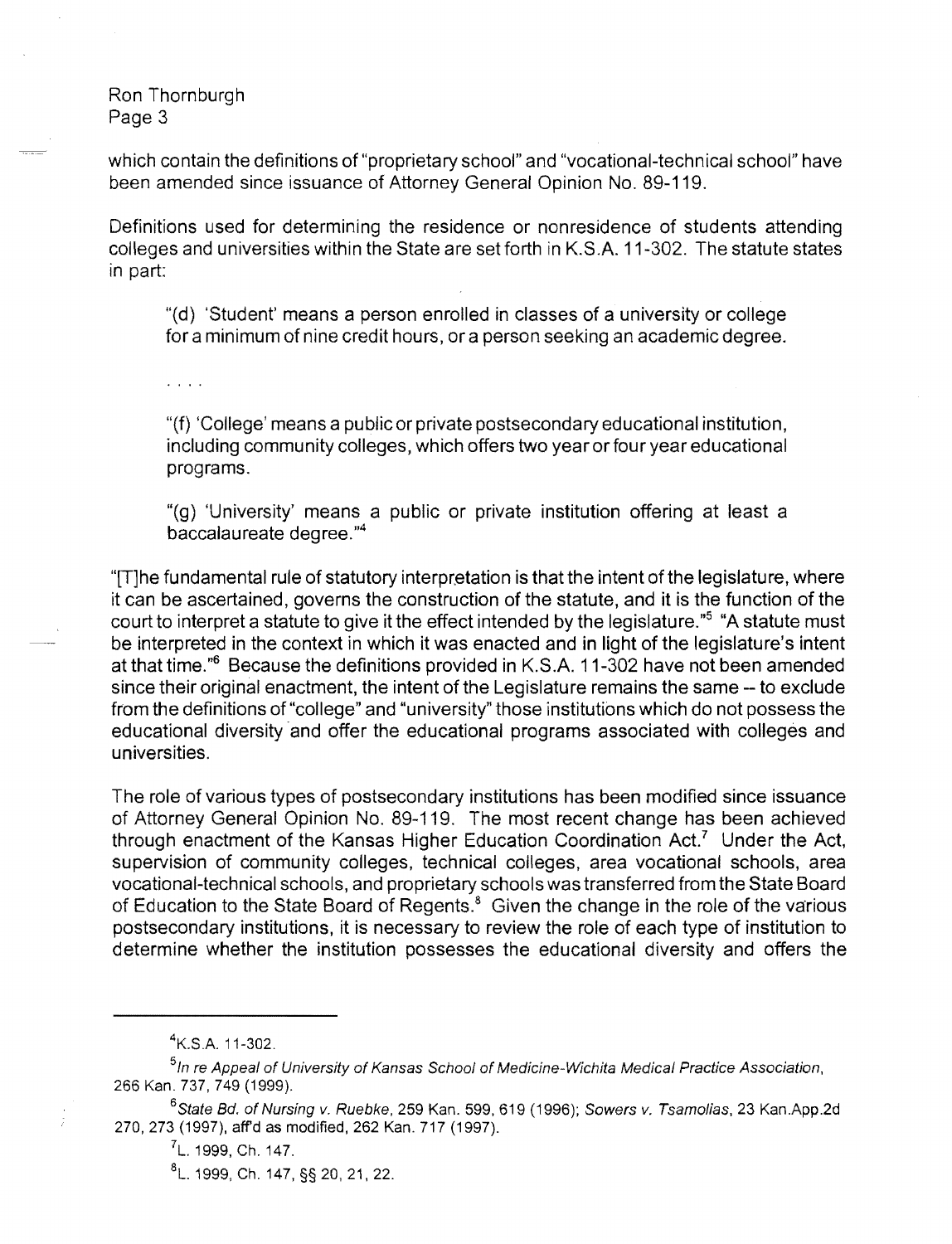educational programs associated with colleges and universities. If so, the institution would be included within the definition of "college" or "university" set forth in K.S.A. 11-302.

The definition of "proprietary school" has been amended once since issuance of Attorney General Opinion 89-119.

"(a) 'Proprietary school' or 'school' means any business enterprise, whether operated for on a profit, or on a nonprofit not for profit basis, which:

"(1) Maintains a place of business within the state of Kansas, or solicits business within the state of Kansas<del>, and which</del>;

"(2) is not specifically exempted by the provisions of this act; and

"(1) which (3) offers or maintains a course or courses of instruction or study; or (2) at which place of business such a course or courses of instruction or study is available through classroom instruction contact or by correspondence, or by both, to a person or persons for the purpose of training or preparing such person persons for a field of endeavor in a business, trade, technical, or industrial occupation, or for avocational or personal improvement, except as hereinafter excluded."<sup>9</sup>

The amendment was not substantive regarding the function or role of a proprietary school. A proprietary school continues to be an institution focused on providing training ratherthan offering educational programs. Therefore, a proprietary school is not included in the definitions of "college" and "university" set forth in K.S.A. 11-302.

Statutes regarding the role of vocational and technical education, however, have undergone extensive amendment since issuance of Attorney General Opinion No. 89-119. In 1992, the Legislature enacted K.S.A. 71-1701 et seq. The legislation provided in part that "[a]ny area vocational school or area vocational-technical school may consolidate with and be made a part of any community college.  $\ldots$ ."<sup>10</sup>

Two years later, the focus of vocational education was changed from "vocational or technical training or retraining" to "organized educational programs offering a sequence of courses which are directly related to the preparation of individuals in paid or unpaid employment in current or emerging occupations requiring other than a baccalaureate or advanced degree."11 Vocational education was deemed to include technological

 $^{9}$ L. 1998, Ch. 171, § 11, codified at K.S.A. 1998 Supp. 72-4919, as amended by L. 1999, Ch. 147, § 121 (emphasis denotes new language).

 $10$ L. 1992, Ch. 248, § 1, codified at K.S.A. 71-1701. At the time Attorney General Opinion No. 89-119 was issued, subsection (b) of K.S.A. 72-4416 had placed a moratorium on the establishment and operation of an area vocational school as a department or division of a school district, community college, or State educational institution. The provision is still included in the statute. See K.S.A. 72-4416, as amended by L. 1999, Ch. 147, § 102.

 $11$ See L. 1994, Ch. 246, § 1, codified at K.S.A. 1998 Supp. 72-4412, as amended by L. 1999, Ch. 147, § 101.